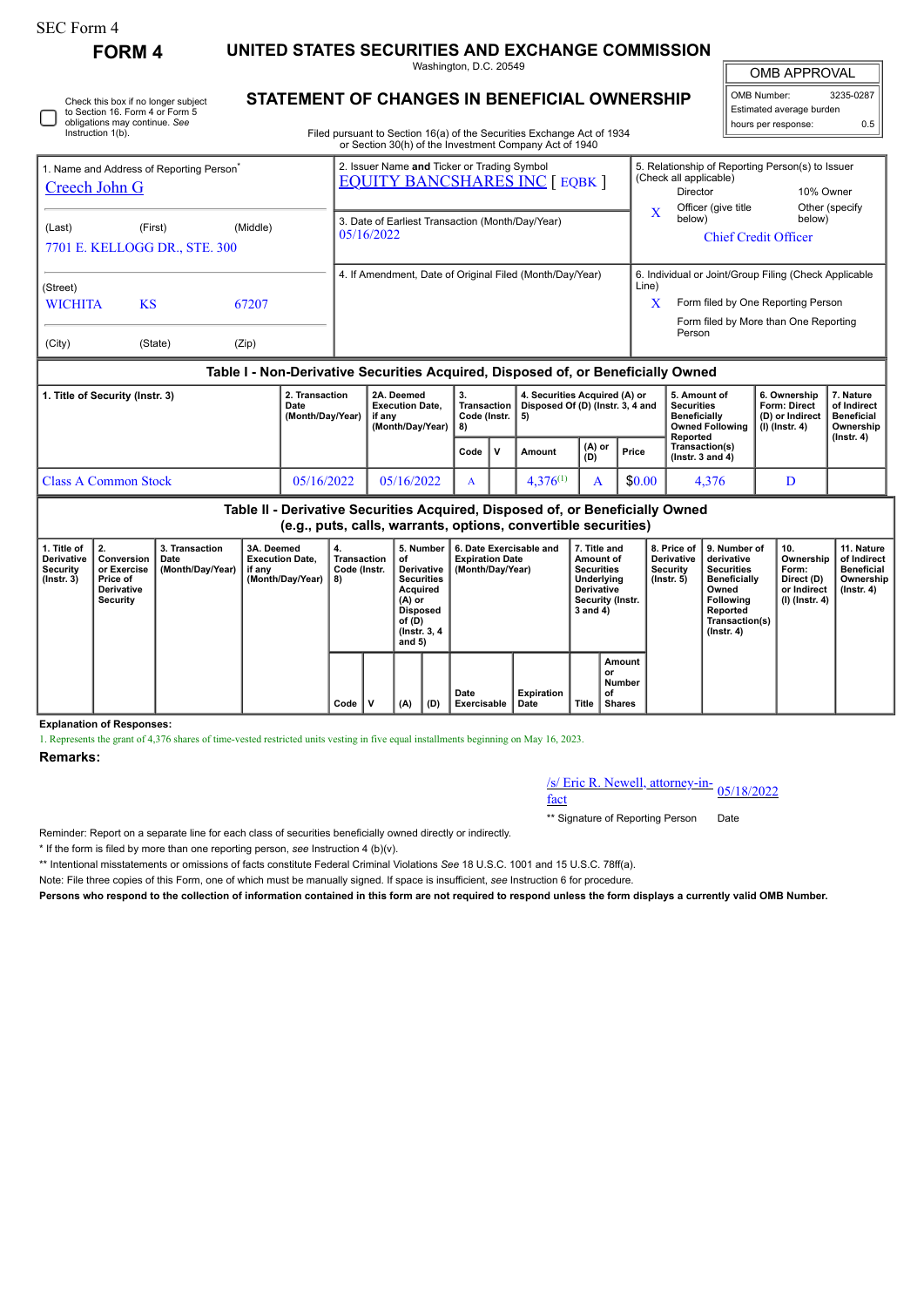Power of Attorney

Know all by these presents, that the undersigned hereby constitutes and appoints each of Brad S. Elliott, Eric R. Newell and Brett A. Reber, signing singly, the undersigned?s true and lawful attorney-in-fact to:

(1) prepare, execute in the undersigned?s name and on the undersigned?s behalf, and submit to the U.S. Securities and Exchange Commission (the ?SEC?) a Form ID, including amendments thereto, and any other documents necessary or appropriate to obtain codes and passwords enabling the undersigned to make electronic filings with the SEC of reports required by Section 16(a) of the Securities Exchange Act of 1934, as amended (the ?Exchange Act?), and the rules and regulations thereunder;

(2) execute for and on behalf of the undersigned Forms 3, 4 and 5 (including amendments thereto) in accordance with Section 16(a) of the Exchange, and the rules and regulations thereunder;

(3) do and perform any and all acts for and on behalf of the undersigned that may be necessary or desirable to complete and execute any such Form 3, 4 or 5, complete and execute any amendment or amendments thereto, file that Form with the SEC and any stock exchange or similar authority, and provide a copy as required by law or advisable to such persons as the attorney-in-fact deems appropriate; and

(4) take any other action of any type whatsoever in connection with the foregoing that, in the opinion of the attorney-in-fact, may be of benefit to, in the best interest of, or legally required of the undersigned, it being understood that the documents executed by the attorney-in-fact on behalf of the undersigned pursuant to this Power of Attorney will be in such form and will contain such terms and conditions as the attorney-infact may approve in the attorney-in-fact?s discretion.

The undersigned hereby grants to each such attorney-in-fact full power and authority to do and perform any and every act and thing whatsoever requisite, necessary, or proper to be done in the exercise of any of the rights and powers herein granted, as fully to all intents and purposes as the undersigned might or could do if personally present, with full power of substitution or revocation, hereby ratifying and confirming all that the attorney-in-fact, or the attorney-in-fact?s substitute or substitutes, will lawfully do or cause to be done by virtue of this Power of Attorney and the rights and powers herein granted. The undersigned acknowledges that the foregoing attorneys-in-fact, and their substitutes, in serving in such capacity at the request of the undersigned, are not assuming, nor is Equity Bancshares, Inc., any of the undersigned?s responsibilities to comply with Section 16 of the Exchange Act.

The undersigned agrees that each such attorney-in-fact may rely entirely on information furnished orally or in writing by or at the direction of the undersigned to the attorney-in-fact. The undersigned also agrees to indemnify and hold harmless Equity Bancshares, Inc. and each such attorney-in-fact against any losses, claims, damages or liabilities (or actions in these respects) that arise out of or are based upon any untrue statements or omissions of necessary facts in the information provided by or at the direction of the undersigned, or upon the lack of timeliness in the delivery of information by or at the direction of the undersigned, to that attorneyin-fact for purposes of executing, acknowledging, delivering or filing any Form 3, 4 or 5 (including any amendment thereto) and agrees to reimburse Equity Bancshares, Inc. and the attorney-in-fact on demand for any legal or other expenses reasonably incurred in connection with investigating or defending against any such loss, claim, damage, liability or action.

This Power of Attorney shall remain in full force and effect until the undersigned is no longer required to file Forms 3, 4 and 5 with respect to the undersigned?s holdings of and transactions in securities issued by Equity Bancshares, Inc., unless earlier revoked by the undersigned in a signed writing delivered to the foregoing attorneys-infact.

IN WITNESS WHEREOF, the undersigned has caused this Power of Attorney to be executed as of the date written below.

/s/ John G Creech Signature

John G Creech Print Name